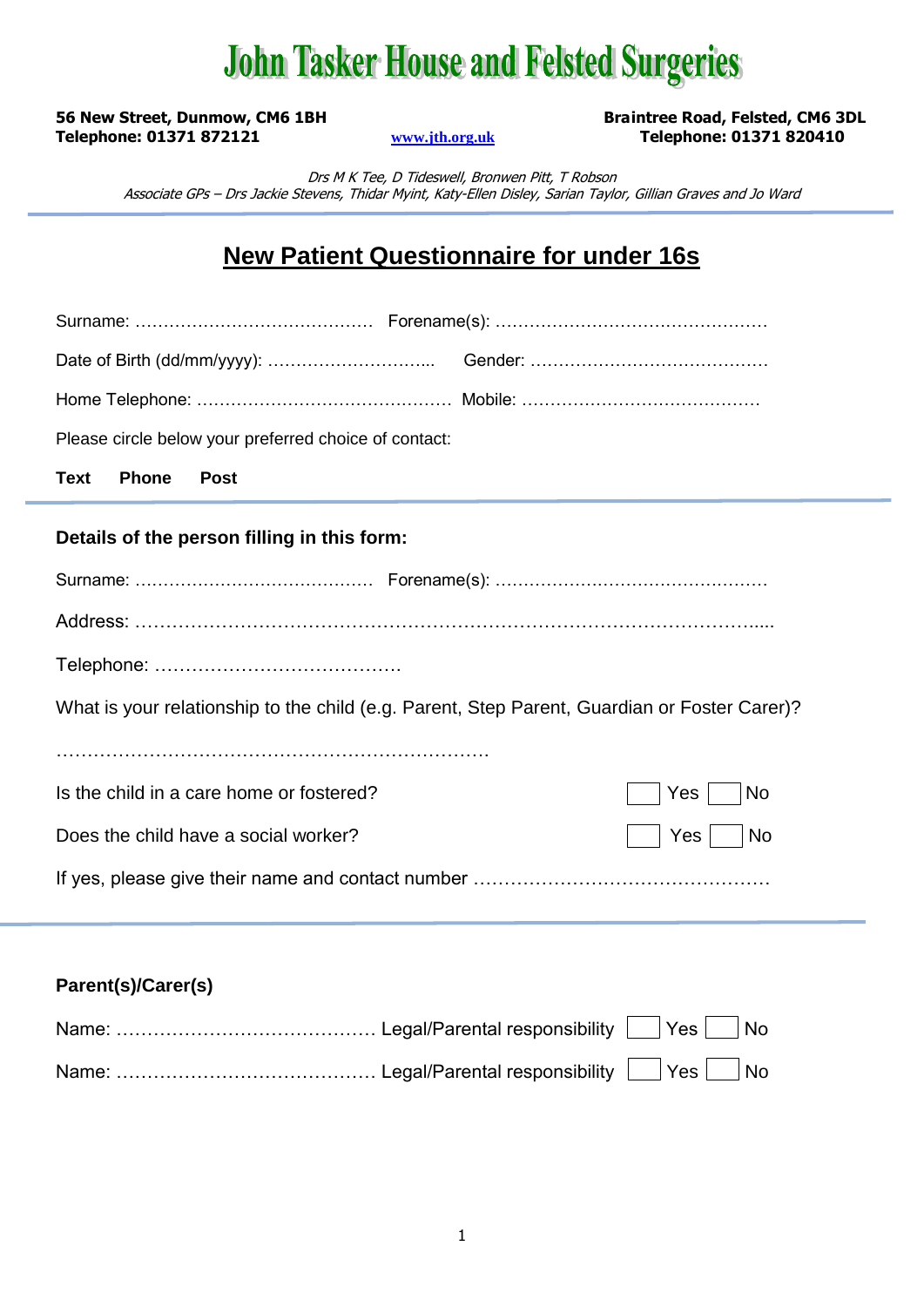### **Immunisations**

If this child has had any of the following immunisations please enter the date on which they were given.

|                                                    |                 |                 |                 | Pre-school     |
|----------------------------------------------------|-----------------|-----------------|-----------------|----------------|
|                                                    | 1 <sup>st</sup> | 2 <sup>nd</sup> | 3 <sup>rd</sup> | <b>Booster</b> |
|                                                    |                 |                 |                 |                |
| Diptheria, Tetanus, Pertussis, (DTP) Polio and HIB |                 |                 |                 |                |
|                                                    |                 |                 |                 |                |
| Pneumococcal                                       |                 |                 |                 |                |
|                                                    |                 |                 |                 |                |
| Meningitis C                                       |                 |                 |                 |                |
|                                                    |                 |                 |                 |                |
| Measles, Mumps and Rubella (MMR)                   |                 |                 |                 |                |

If there any immunisations for which he/she is overdue, please inform the receptionist and make an appointment for the Practice Nurse to give the overdue immunisation.

If there are any immunisations you do not wish your child to have, please list them below. It would help us if you could give the reason for your decision

*The Health Visitor (who can be contacted at Dunmow Clinic, New Street, Dunmow (telephone 01371 872346) or Practice Nurse will be happy to deal with any questions about immunisations.*

#### **Ethnicity**

Having information about patients' ethnic groups would be helpful for the NHS so that it can plan and provide culturally appropriate and better services to meet patients' needs.

If you do not wish to provide this information you do not have to do so.

Please indicate your ethnic origin by ticking the below box:

| <b>British or mixed British</b> | Pakistani            |  |
|---------------------------------|----------------------|--|
| Irish                           | Bangladeshi          |  |
| African                         | Chinese              |  |
| Caribbean                       | Other (Please state) |  |
| Indian                          |                      |  |

#### **Main language**

| If no, does this child need a translator? | $\Box$ Yes $\Box$ No |
|-------------------------------------------|----------------------|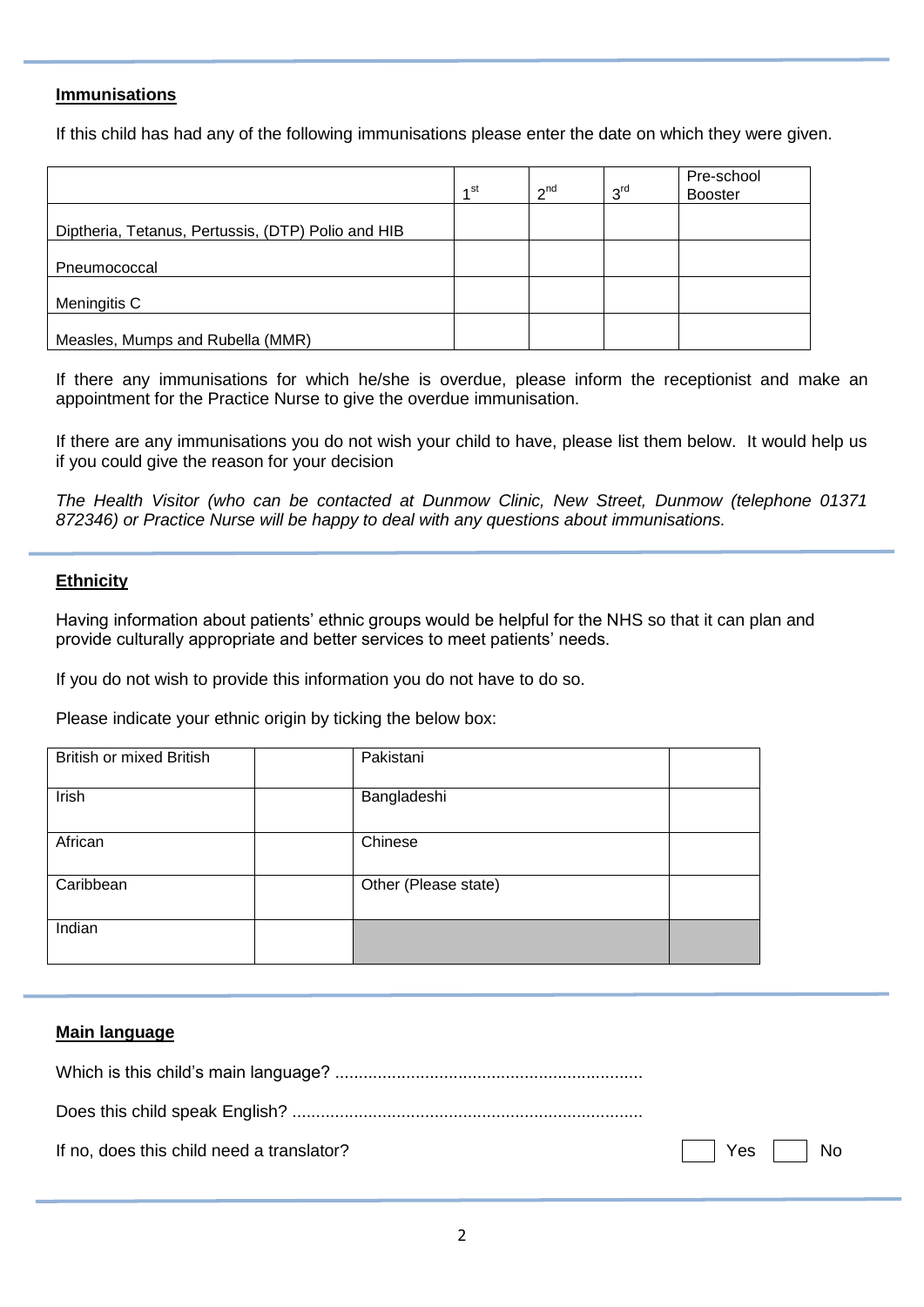| <b>Carer status</b>                                                                                                                                                                                                                                                                                                                   |  |  |  |  |
|---------------------------------------------------------------------------------------------------------------------------------------------------------------------------------------------------------------------------------------------------------------------------------------------------------------------------------------|--|--|--|--|
| Is this child a carer?<br><b>Yes</b><br><b>No</b>                                                                                                                                                                                                                                                                                     |  |  |  |  |
| If Yes, please give details of the person you care for including their name, relationship to you and                                                                                                                                                                                                                                  |  |  |  |  |
| <b>Summary Care Record (SCR)</b><br>All patients registered with a GP have a SCR, unless they have chosen not to have one. Your<br>Summary Care Record contains basic information about allergies, medications and any reactions<br>that you have had to medication in the past.                                                      |  |  |  |  |
| You can choose to include additional information in your SCR such as your significant illnesses and health<br>problems, operations and vaccinations, how you would like to be treated (such as where you would prefer<br>to receive care), what support you might need and who should be contacted for more information about<br>you. |  |  |  |  |
| By including this additional information in your SCR, health and care staff can give you better, safer care if<br>you need it away from your usual GP practice:<br>in an emergency<br>when you're on holiday<br>when your surgery is closed<br>at out-patient clinics<br>when you visit a pharmacy                                    |  |  |  |  |
| I would like to include additional information in my Summary Care Record.                                                                                                                                                                                                                                                             |  |  |  |  |
| I DO NOT want to share any information with other healthcare professionals involved in my care. I wish to<br>opt out of SCR.                                                                                                                                                                                                          |  |  |  |  |
| For more information: Phone 0300 123 3020 or visit www.nhscarerecords.nhs.uk                                                                                                                                                                                                                                                          |  |  |  |  |
| If you have completed this on behalf of this child, please ensure that you provide your details<br>below:                                                                                                                                                                                                                             |  |  |  |  |
|                                                                                                                                                                                                                                                                                                                                       |  |  |  |  |
|                                                                                                                                                                                                                                                                                                                                       |  |  |  |  |
|                                                                                                                                                                                                                                                                                                                                       |  |  |  |  |
| Disabilities / Accessible Information Standards                                                                                                                                                                                                                                                                                       |  |  |  |  |

Does this child have any special communication needs? **The State of August 2015** Yes **No** 

**………………………………………………………………………………..**

**If yes,** please state your needs below:

3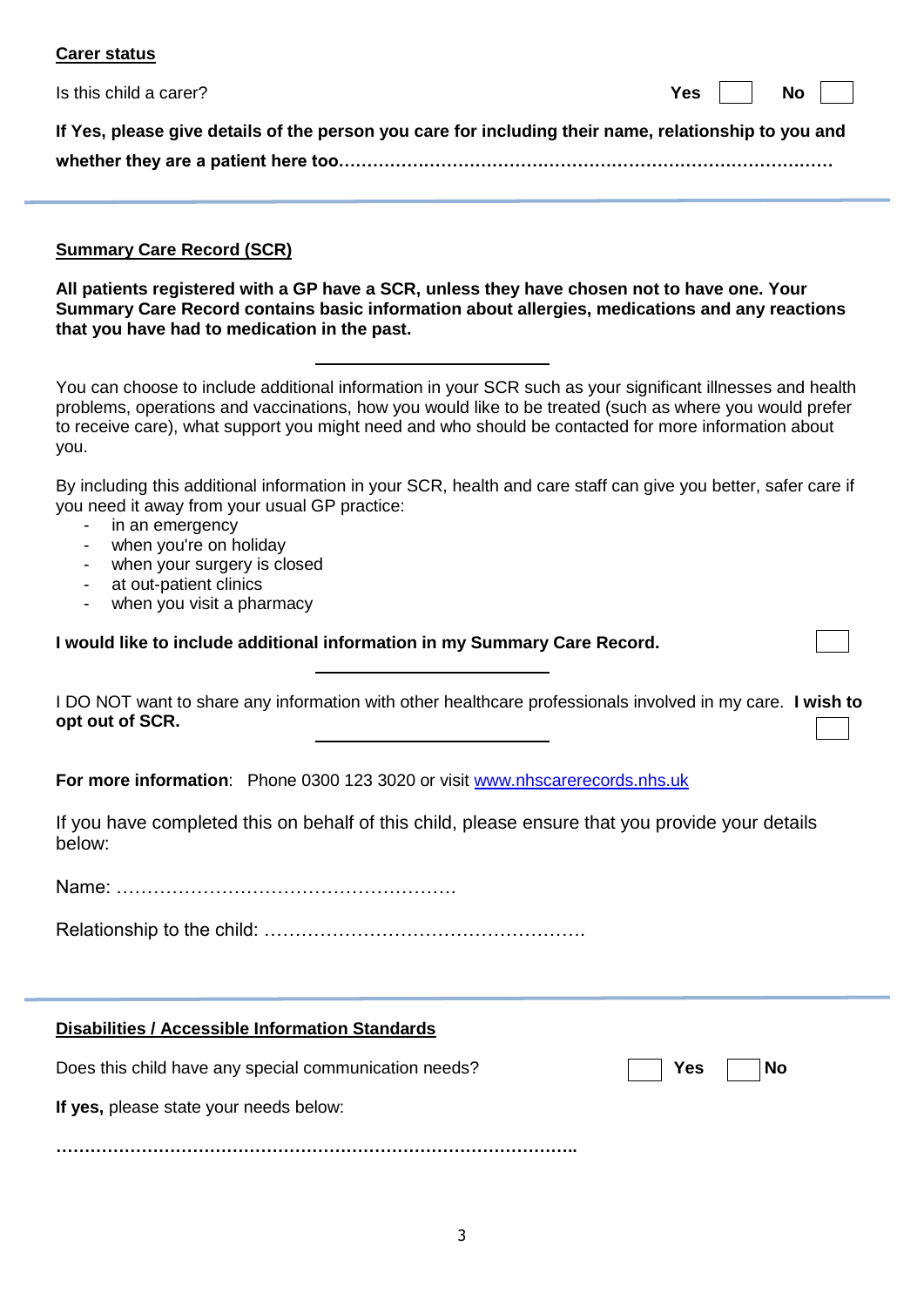| Does this child have significant mobility issues?                                                                                             | Yes                           | No |
|-----------------------------------------------------------------------------------------------------------------------------------------------|-------------------------------|----|
| If yes, are they housebound?<br>(Definition of housebound - A patient is unable to leave their home due to physical or psychological illness) | ∣ Yes                         | No |
| Is this child blind/partially sighted?                                                                                                        | $\mathsf{T}$ Yes $\mathsf{T}$ | No |
| Does this child have significant problems with your hearing?                                                                                  | Yes                           | No |

### **Family History and past medical history**

Have any close relatives (parent or sibling only\*) ever suffered from any of the following?

| Condition                                               | Yes | No. | If Yes<br>Relationship* |
|---------------------------------------------------------|-----|-----|-------------------------|
| Heart Disease (Heart attack/Angina) Under the age of 60 |     |     |                         |
| Heart Disease (Heart attack/Angina) Over the age of 60  |     |     |                         |
| <b>Stroke</b>                                           |     |     |                         |
| <b>Diabetes</b>                                         |     |     |                         |
| <b>High Blood Pressure</b>                              |     |     |                         |
| Asthma                                                  |     |     |                         |
| Epilepsy                                                |     |     |                         |
| Cancer                                                  |     |     |                         |
| <b>Rheumatoid Arthritis</b>                             |     |     |                         |

Has this child ever suffered from any important medical illness, operation or admission to hospital? **If so** please enter details below:

| <b>Condition</b> | Year diagnosed | Ongoing? |
|------------------|----------------|----------|
|                  |                |          |
|                  |                |          |
|                  |                |          |
|                  |                |          |
|                  |                |          |

### **Allergies**

Please list any drug or food allergies that this child has:

……………………………………………………………………………………………………………………………

……………………………………………………………………………………………………………………………

……………………………………………………………………………………

### **Medications**

Please provide a list of repeat medications:

…………………………………………………………………………………………………………………………… …………………………………………………………………………………………………………………………… ……………………………………………………………………………………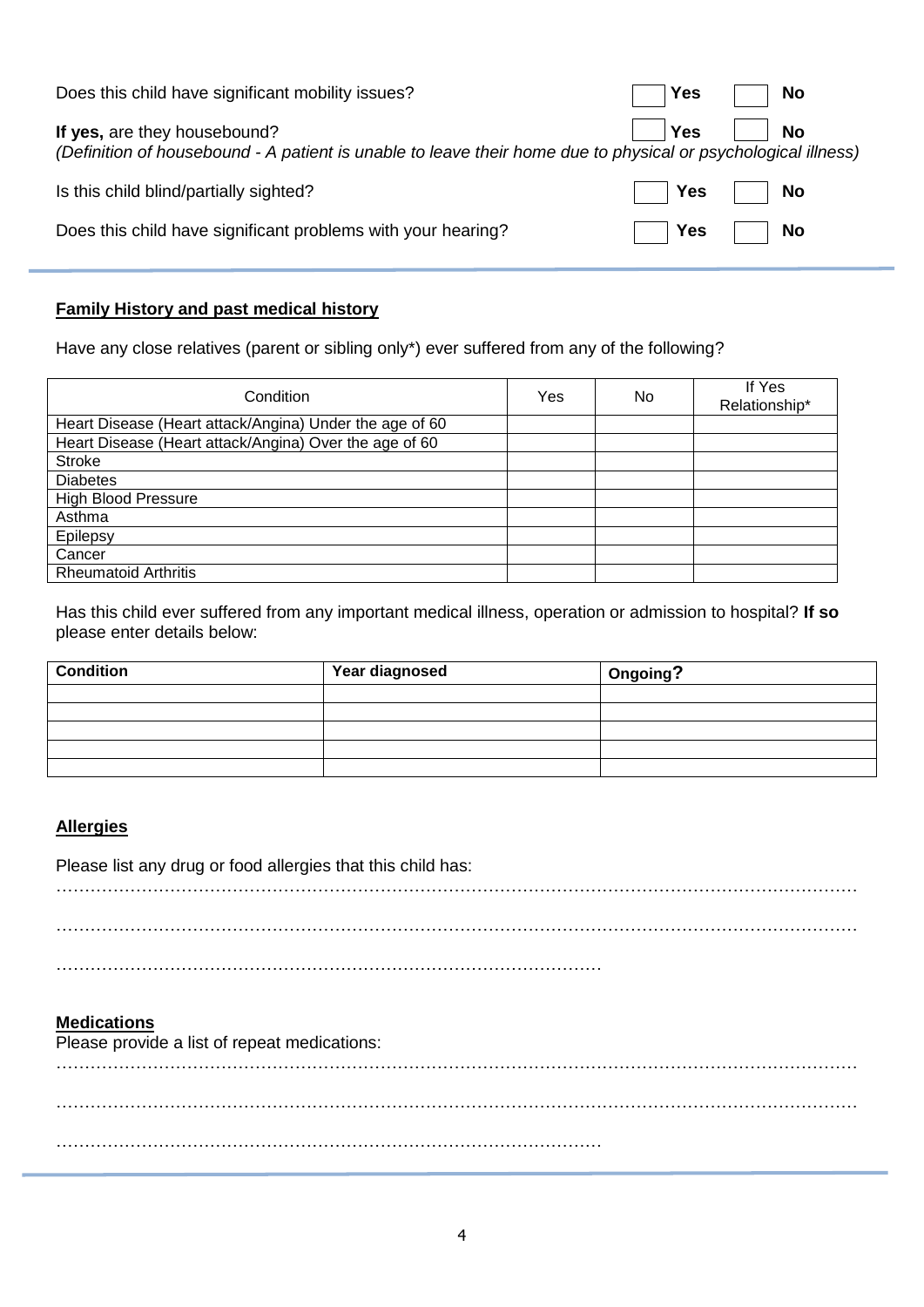# **John Tasker House Surgery and Felsted Surgery**

### **Practice Charter**

*At our surgery we aim to provide our patients with the best quality care available. Our charter is a statement of what you can expect from this practice and what we feel we can expect in return from you.*

*We will:*

Treat you with respect and as an individual Maintain confidentiality Aim to respond to your needs efficiently and appropriately Keep you informed of any changes that may affect you Encourage comments and suggestions to help continually improve services

*We ask that you:*

Treat us with respect Keep us informed of any changes that may affect us Share responsibility for your own health

### **Vision**

John Tasker House and Felsted surgeries aim to provide a high quality service that we would be happy for our friends and family to use.

### **Our values:**

Patients come first We have a positive attitude and response to any challenges We listen to our patients and to each other We provide continuity of care We take responsibility and are accountable We promote excellence through teaching and research We continually improve We balance individual's needs with wider clinical needs

### **Zero Tolerance**

If a patient is violent or abusive towards any member of the practice team we shall remove them from our list in accordance with NHS policy.

### **Complaints**

We will respond to any complaints fairly and efficiently according to the NHS complaints procedure.

**Signature** 

Name

(If signing on behalf of a child) Relationship to the Patient